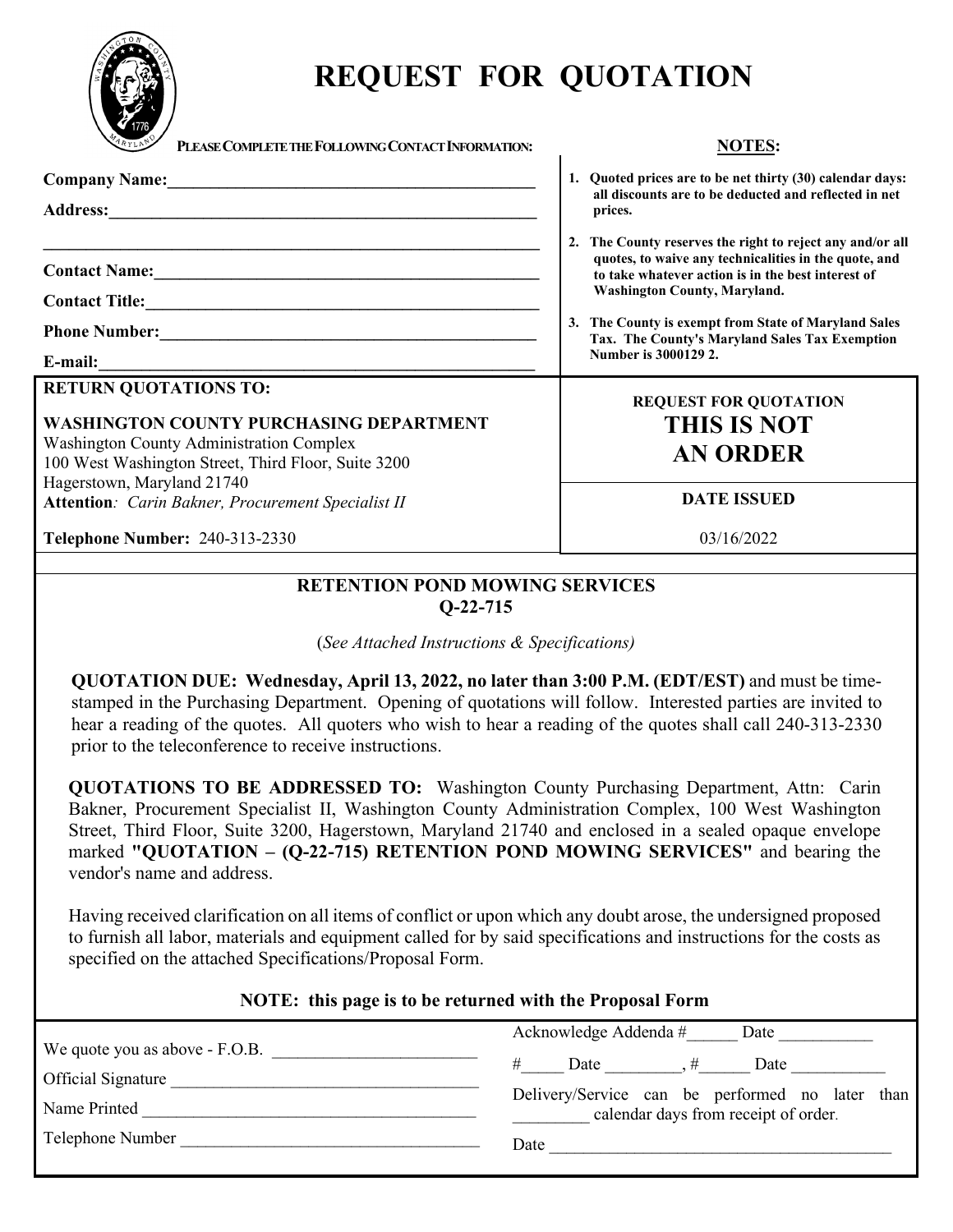## **NOTICE TO QUOTERS / INSTRUCTIONS**

- **1. QUOTATION SUBMISSION:** Quotations are to be enclosed in a sealed opaque envelope bearing the name and address of the Quoter and marked **"QUOTATION – (Q-22-715) RETENTION POND MOWING SERVICES"**. Quotations are to be addressed to Carin Bakner, Procurement Specialist II, Washington County Purchasing Department, Washington County Administration Complex, 100 West Washington Street, Third Floor, Suite 3200, Hagerstown, MD 21740. **Please direct all inquiries to Carin Bakner, Procurement Specialist II, at 240-313- 2330, fax 240-313-2331**. *Facsimile or Electronic Quotes will not be accepted.*
- **2. QUOTATION OPENING:** Quotations must be received and time-stamped in the Purchasing Department no later than **3:00 P.M., (EDT/EST) Wednesday, April 13, 2022**. Quotations will be opened and read at that time in the Washington County Administration Complex, Third Floor Conference Room 3000, 100 West Washington Street, Hagerstown, Maryland. All interested parties are invited to attend; quoters who wish to hear a reading of the quotes via teleconference shall call 240-313-2330 prior to the teleconference to receive instructions.

## **3. PRE-QUOTATION CONFERENCE/TELECONFERENCE:**

A Pre-Quotation Conference/Teleconference will be held in person in the Washington County Administration Complex, Third Floor Conference Room 3000, 100 West Washington Street, Hagerstown, Maryland 21740, **10:00 A.M., (EDT/EST) Wednesday, March 23, 2022**, at which time County personnel will be present to answer any questions. All interested quoters wishing to take part in the meeting via teleconference shall call 240-313-2330 prior to the meeting to receive instructions. All interested quoters are requested to take part in the conference/teleconference. Participation in this meeting is not mandatory, but it is strongly encouraged.

**NOTE: All Quoters must enter the Washington County Administrative Complex through either the front door at the 100 West Washington Street entrance or through the rear entrance (w/blue canopy roof) which is handicap accessible and must use the elevator to access the Purchasing Department to submit their quote and/or to attend the Pre-Quotation Conference and/or the Quote Opening. Alternate routes are controlled by a door access system. The general public will be subject to wand search and will be required to remove any unauthorized items from the building prior to entry. Prohibited items include but are not limited to: Weapons of any type; Firearms, ammunition and explosive devices; Cutting instruments of any type - including knives, scissors, box cutters, work tools, knitting needles, or anything with a cutting edge, etc.; Pepper spray, mace or any other chemical defense sprays; and Illegal substances.**

**4. AWARD OF CONTRACT:** The contract will be awarded to the Contractor whose proposal, conforming to this request; will be the most advantageous to the County. The County reserves the right to reject any quote if the evidence submitted by, or investigation of, such Quoter fails to satisfy the County that such Bidder is properly qualified to carry out the obligation of the contract and to complete the work contemplated therein. Upon determination, if an award is made, it shall be made to the responsive, responsible Contractor with the Lowest Total Quotation for the properties selected from the list that require service. **To be considered responsive, a price must**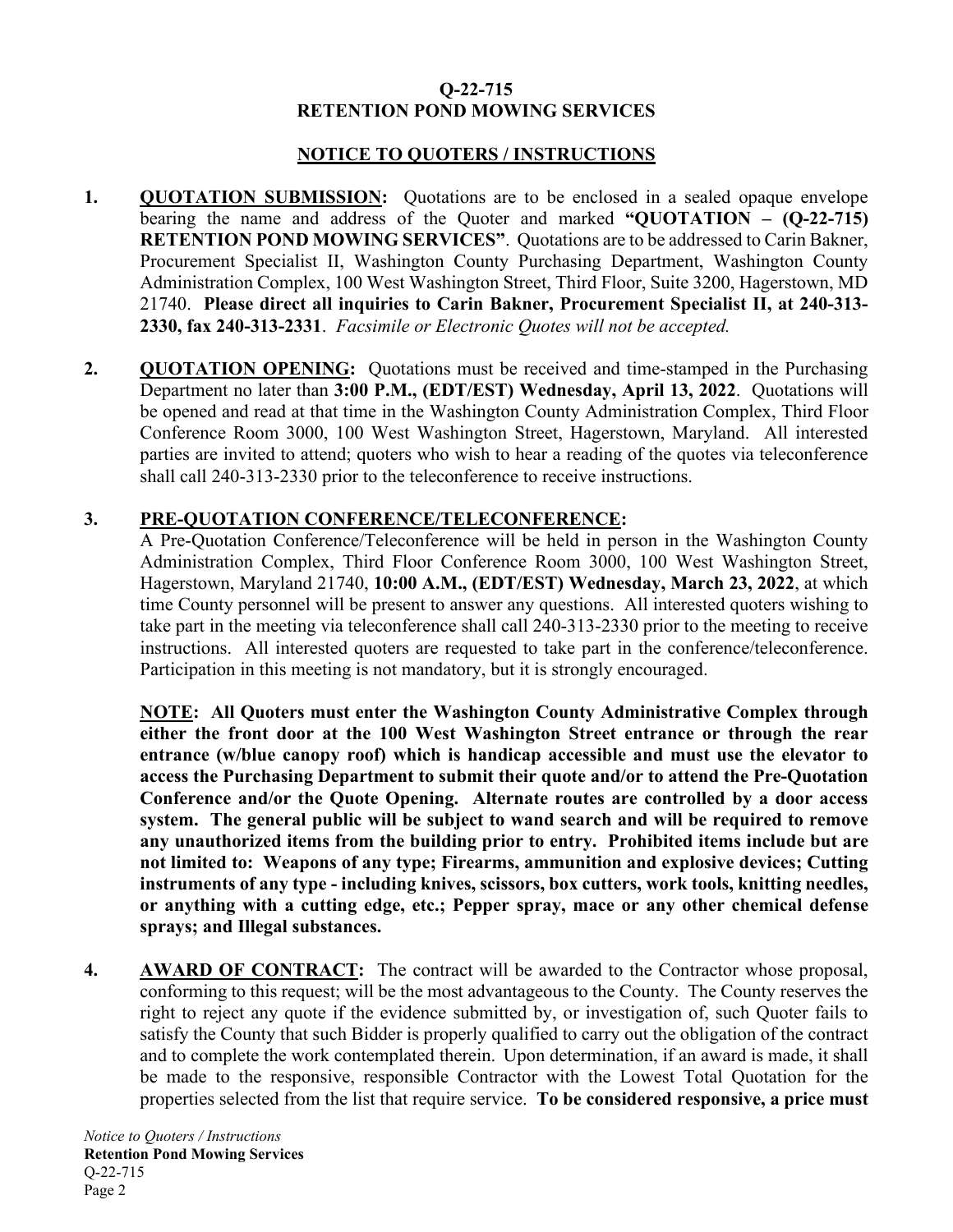**be submitted for each property on the list.** In order to be awarded, a price must be submitted for each property on the list or an indication that a property has been mowed and there is no charge. Otherwise, Quoters must submit a price for each property. Upon approval of the cost proposal and receipt of the required Certificate of Insurance, the Highway Department shall issue a Purchase Order/Notice to Proceed. Carelessness in quoting prices, or in preparation of quotation otherwise, will not relieve the Quoter. Erasures or changes in quotations must be initialed.

- **5. DISPUTES:** In cases of disputes as to whether or not an item or service quoted or delivered meets specifications, the decision of the County Commissioners or authorized representative shall be final and binding on both parties.
- **6. ERRORS IN QUOTES:** Carelessness in quoting prices, or in preparation of quote, otherwise, will not relieve the Bidder. *Erasures or changes in quotes must be initialed*.
- **7. EQUAL OPPORTUNITY:** The Board of County Commissioners of Washington County, Maryland does not discriminate on the basis of race, color, national origin, sex, religion, age and disability in employment or the provision of services. Individuals requiring special accommodations are requested to contact the Purchasing Department at 240-313-2330 Voice, TDD Dial 711 to make arrangements no later than three (3) calendar days prior to the Quotation Opening.
- **8. EXCEPTION:** The submission of a quote shall be considered an agreement to all items, conditions, and specifications provided herein and in the various quotation documents unless specifically noted otherwise in the proposal.
- **9. FINAL ACCEPTANCE SIGN-OFF:** Final acceptance shall take place after all deficiencies noted by the Highway Department representative have been corrected to his/her satisfaction.
- **10. INSURANCE:** Prior to issuance of a Purchase Order/Notice to Proceed and no later than twentyfour (24) hours after the deadline for receipt of quotations, the successful Quoter must show evidence of insurance as outlined in the copy of Washington County's – *Insurance Requirements for Independent Contractors* Policy included herein.
- **11. INTERPRETATION, DISCREPANCIES, OMISSIONS:** Should any Quoter find discrepancies in, or omissions from the documents, or be in doubt of their meaning, or feel that the specifications are discriminatory, he/she should at once request in writing, an interpretation from Carin Bakner, Procurement Specialist II, Washington County Purchasing Department, Washington County Administration Complex, 100 West Washington Street, Third Floor, Suite 3200, Hagerstown, MD 21740, Fax: 240-313-2331; or send questions in Microsoft Word platform via e-mail to: **[purchasingquestions@washco-md.net](mailto:purchasingquestions@washco-md.net)**.

All necessary interpretations will be issued to all Quoters by the Washington County Director of Purchasing in the form of addenda to the specifications, and such addenda shall become part of the Contract Documents. Exceptions as taken in no way obligate the County to change the specifications. Failure of any Quoter to receive any such addendum or interpretation shall not relieve such Quoter from any obligation under his/her quote as submitted. The County will assume no responsibility for oral instructions or suggestions. **ORAL ANSWERS WILL NOT BE BINDING ON THE COUNTY. Requests received after 4:00 P.M. (EDT/EST), Wednesday, March 30, 2022 may not be considered.**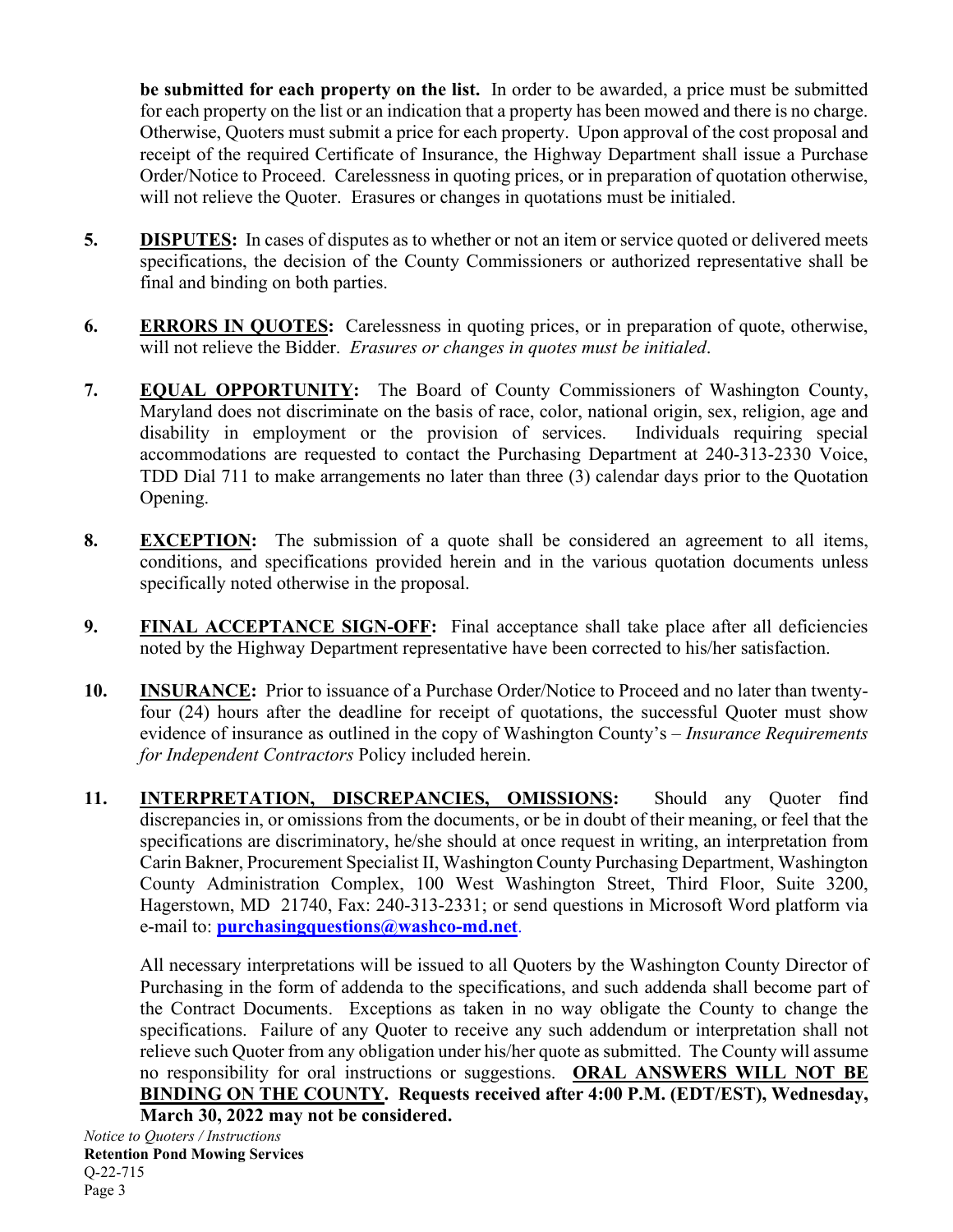- **12. PAYMENT:** Payment will be made within thirty (30) calendar days after satisfactory acceptance by the Highway Department. Invoices shall be submitted to the Highway Department, 601 Northern Avenue, Hagerstown, Maryland 21740.
- **13. PAYMENT OF COUNTY AND MUNICIPAL TAXES:** Effective October 1, 1993, in compliance with Section 1-106(b)(3) of the Code of the Public Local Laws of Washington County, Maryland, "If a Bidder has not paid all taxes owed to the County or a municipal corporation in the County, the County Commissioners may reject the Bidder's bid."
- **14. POLITICAL CONTRIBUTION DISCLOSURE:** In accordance with Maryland Code, State Finance and Procurement Article, §17-402, the Bidder shall comply with Maryland Code, Election Law Article, Title 14, which requires that every person that enters into contracts, leases, or other agreements with the State, a county, or any incorporated municipality, or their agencies during a calendar year in which the person receives in the aggregate \$100,000 or more, shall file with the State Administrative Board of Election Laws a statement disclosing contributions in excess of \$500 made during the reporting period to a candidate for elective office in any primary or general election. The statement shall be filed with the State Administrative Board of Election Laws: (1) before a purchase or execution of a lease or contract by the State, a county, an incorporated municipality or their agencies, and shall cover the preceding two (2) calendar years; and (2) if the contribution is made after the execution of a lease or contract, then twice a year, throughout the contract term, on: (a) February 5, to cover the 6-month period ending January 31; and (b) August 5, to cover the 6-month period ending July 31.
- **15. QUALIFICATIONS:** The Owner may make such investigations as he/she deems necessary to determine the ability of the Quoter to perform the work, and the Quoters shall furnish to the Owner all such information and data for this purpose as the Owner may request. The Owner reserves the right to reject any bid if the evidence submitted by or investigation of, such Quoter fails to satisfy the Owner that such Quoter is properly qualified to carry out the obligation of the Contract and to complete the work contemplated therein. Conditional quotations will not be accepted.

# **16. QUOTER'S RESPONSIBILITY:**

- a. Prior to contracting, private corporations must either be incorporated in the State of Maryland or registered with the Maryland Department of Assessments and Taxation as a foreign corporation and must be in good standing. Proof of such standing is required prior to the start of the contracting process and shall remain in good standing during the contract period. The website for the Maryland Department of Assessments and Taxation is [http://dat.maryland.gov/businesses/Pages/default.aspx,](http://dat.maryland.gov/businesses/Pages/default.aspx) email address is  $charterhelp@helpdat.statemd.us and the phone numbers for the Maryland Department of$  $charterhelp@helpdat.statemd.us and the phone numbers for the Maryland Department of$ Assessments and Taxation are: (410) 767-1340 or (888) 264-5941.
- b. Each Quoter submitting a proposal for this work shall first examine the sites, verify any dimensions pertinent to the work, and thoroughly satisfy himself/herself to the conditions under which he/she will operate or that will in any manner affect any work under his/her Contract. The Quoter shall accept the sites as he/she finds them. All proposals shall take into consideration all conditions that may affect the work. No allowance shall be made to any Quoter for negligence in this respect.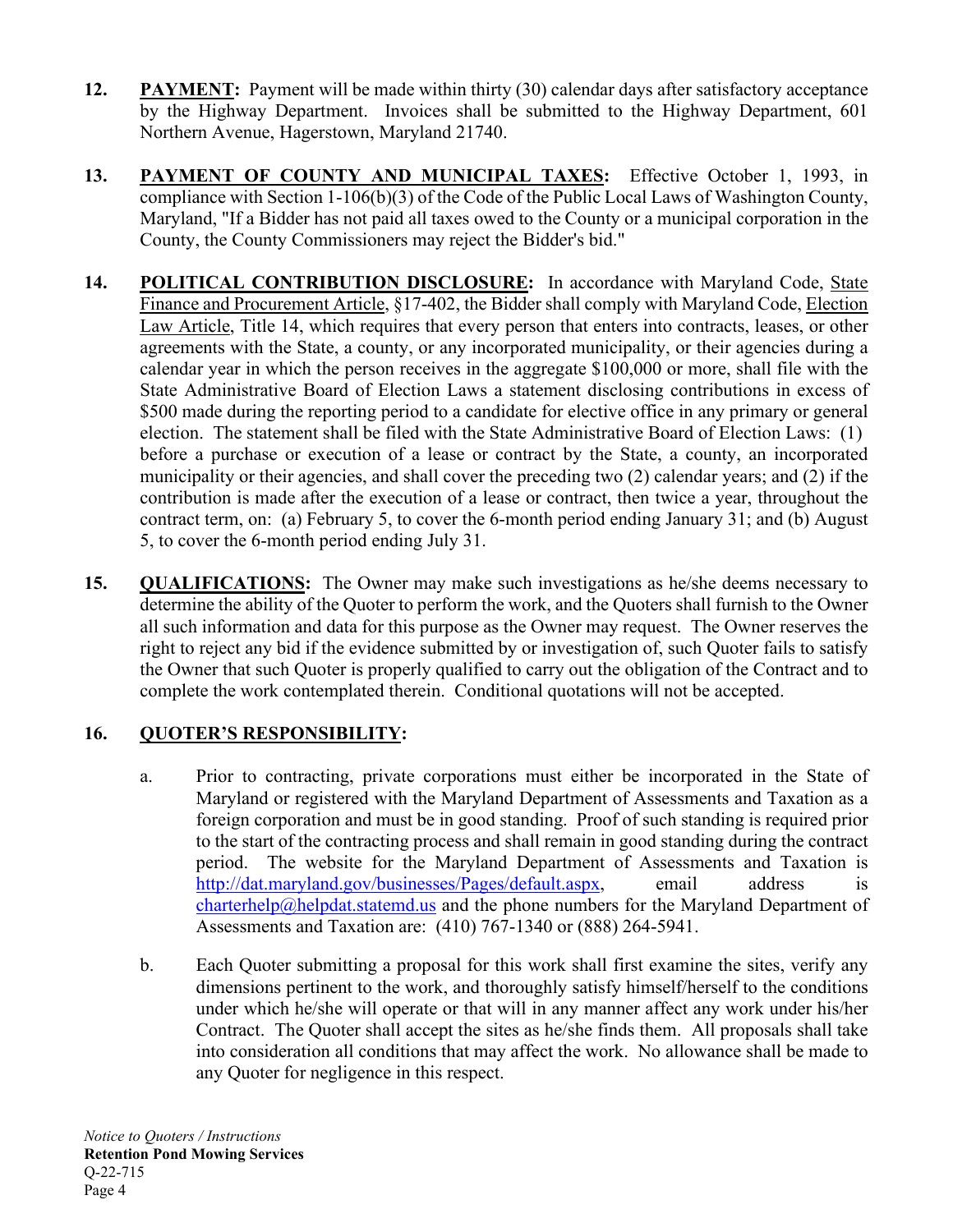- c. Hearing the results of the apparent low quote does NOT serve as the Notice to Proceed. A Contractor shall not begin any work until contacted by a representative of the Washington County Highway Department with notification and any additional information pertaining to the quotation.
- d. Quoters shall submit the Form of Proposal contained herein along with the other requirements as their quotation no later than **3:00 P.M. (EDT/EST), Wednesday, April 13, 2022.**
- **17. RESERVATIONS:** The Board of County Commissioners of Washington County, Maryland, reserves the right to accept or reject any or all bids, to waive formalities, informalities and technicalities therein. The Board reserves the right to contact a Quoter for clarifications and may, at its sole discretion, allow a Quoter to correct any and all formalities, informalities and technicalities in the best interest of Washington County, Maryland. The County reserves the right to award to the next low Quoter should any low Quoter be considered non-responsive to these requirements.
- **18. SALES TAX:** Washington County Government is exempt from State of Maryland Sales Tax. The County's Maryland Sales Tax Exemption Number is 3000129 2. The County will provide a sales tax exemption certificate for the items provided under this contract.
- **19. TERM OF CONTRACT:** The contract shall tentatively commence on July 1, 2022 thru October 31, 2022 and commence again April 1, 2023 and ending June 30, 2023. The County guarantees neither a maximum nor a minimum number of properties to be mowed.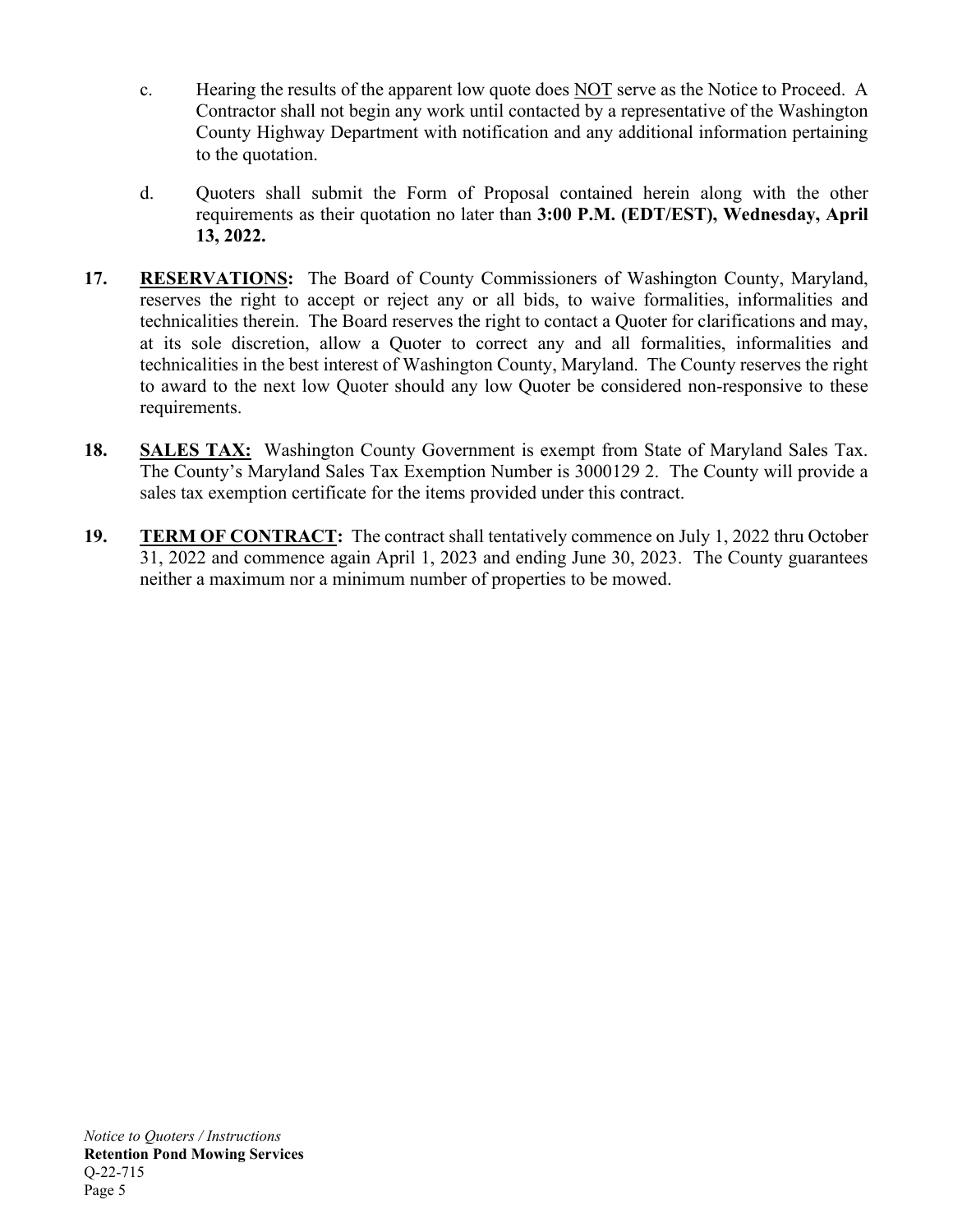## **SCOPE OF WORK / SPECIFICATIONS**

## **1. SUMMARY:**

The Washington County Highway Department is seeking the services of a mowing contractor to mow retention ponds properties within Washington County, MD. We are requesting quotes from interested contractors to perform this work. Listed herein are locations of the properties that have not complied with the Washington County Weed Control Ordinance.

## **2. SCOPE OF WORK:**

The following describes the work to be performed under this contract.

- a. Contractor shall mow all listed ponds once every three (3) to four (4) weeks and notify Highway Supervisor, Doug Levine at 240-313-2715 when each mowing is to begin and completed.
- b. Quote to include all costs associated with completion of the work including, but not limited to: fuel, equipment maintenance and repair, travel labor, debris removal, and weather delays.
- c. Contractor shall be licensed in Maryland and insured.
- d. Mowing and debris activity can only occur within the hours of 7:30 A.M. and 7:00 P.M., Monday through Saturday.
- e. Any repairs or maintenance needed for mowing or other equipment shall be the sole responsibility of the contractor.
- f. Any damages incurred to the property while mowing or other equipment shall be the sole responsibility of the contractor.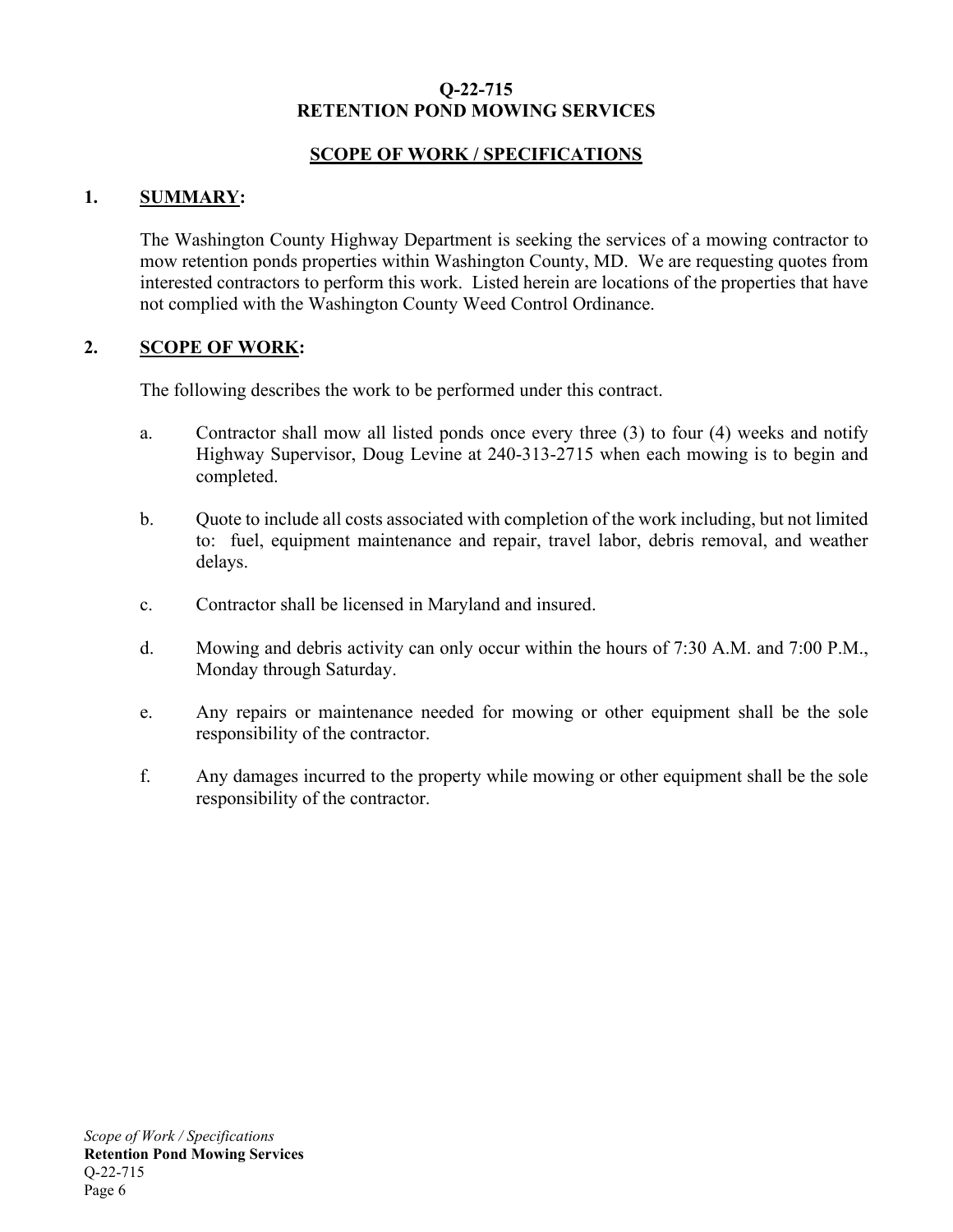# **FORM OF PROPOSAL**

**TO: FROM:**

**Board of County Commissioners of Washington County, Maryland c/o Washington County Purchasing Dept. 100 W. Washington Street, Suite 3200 Hagerstown, MD 21740**

## **QUOTATION DUE: Wednesday, April 13, 2022 3:00 P.M. (EDT/EST)**

Ladies/Gentlemen:

We hereby submit our proposal for:

### **RETENTION POND MOWING SERVICES**

Having examined the site(s) and being familiar with pertinent local conditions affecting the work and having carefully examined the contents of this Quotation Package, Request for Quotation, Notice to Quoters/Instructions, and Scope of Work/Specifications bearing the project title, and dated March 23, 2022.

| Addenda (if any): |       |                |       |  |
|-------------------|-------|----------------|-------|--|
| Addendum No.      | Dated | ; Addendum No. | Dated |  |
| Addendum No.      | Dated | ; Addendum No. | Dated |  |

and having received clarification on all items of conflict or upon which any doubt arose, the undersigned proposes to furnish all labor, materials and equipment called for by the said documents for the entire work, in strict accordance with the specifications, for the stipulated total cost sum of: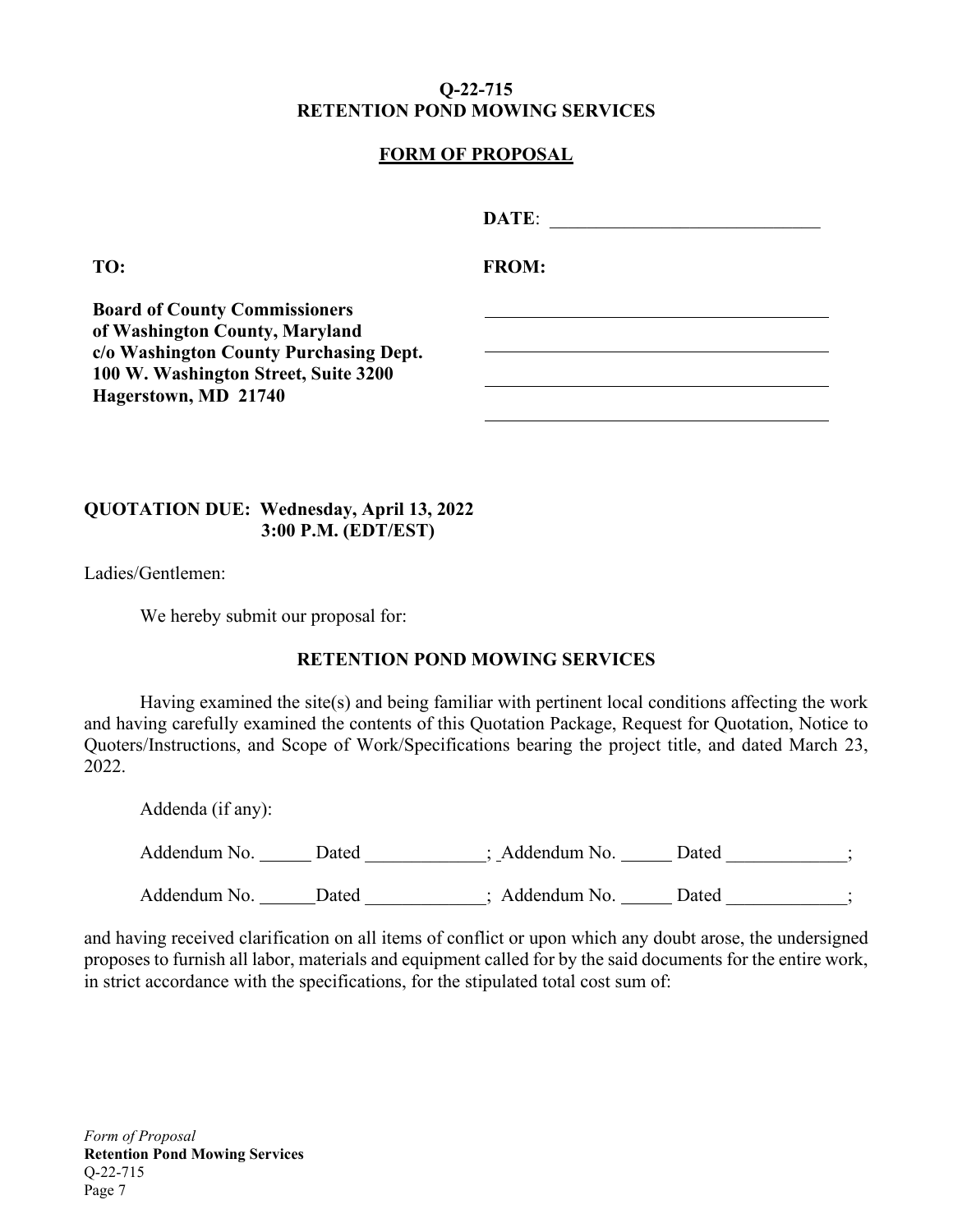# **FORM OF PROPOSAL**

| <b>Property</b> | <b>Property Location</b>                                                                | $Let$<br><b>Acreage</b> | <b>Cost Per Visit</b>       |
|-----------------|-----------------------------------------------------------------------------------------|-------------------------|-----------------------------|
| 1               | Rear of 10840 Anderson Drive<br>Williamsport, MD 21795                                  | $350'$ x 90'            | $\mathbb{S}$                |
| $\overline{2}$  | Across from 16807 Calvary Drive<br>Williamsport, MD 21795                               | $160'$ x $150'$         | $\frac{1}{2}$               |
| $\overline{3}$  | Intersection of Paxton and<br><b>Connor Drive</b><br>Williamsport, MD 21795             | $710'$ x 445'           | s                           |
| $\overline{4}$  | Beside 10710 Hershey Drive<br>Williamsport, MD 21795                                    | $180'$ x $120'$         | $\mathbb{S}$                |
| 5               | Beside the Pumping Station at<br>10712 Appletree Lane<br>Williamsport, MD 21795         | $180'$ x 90'            | $\frac{\text{S}}{\text{S}}$ |
| 6               | <b>Sterling Road</b><br>Northwest side of the railroad tracks<br>Williamsport, MD 21795 | $190'$ x $150'$         | \$                          |
| 7               | Rear of 10722 Greenwich Drive<br>Williamsport, MD 21795                                 | $270'$ x $250'$         | $\mathbb{S}$                |

**Vendor Name**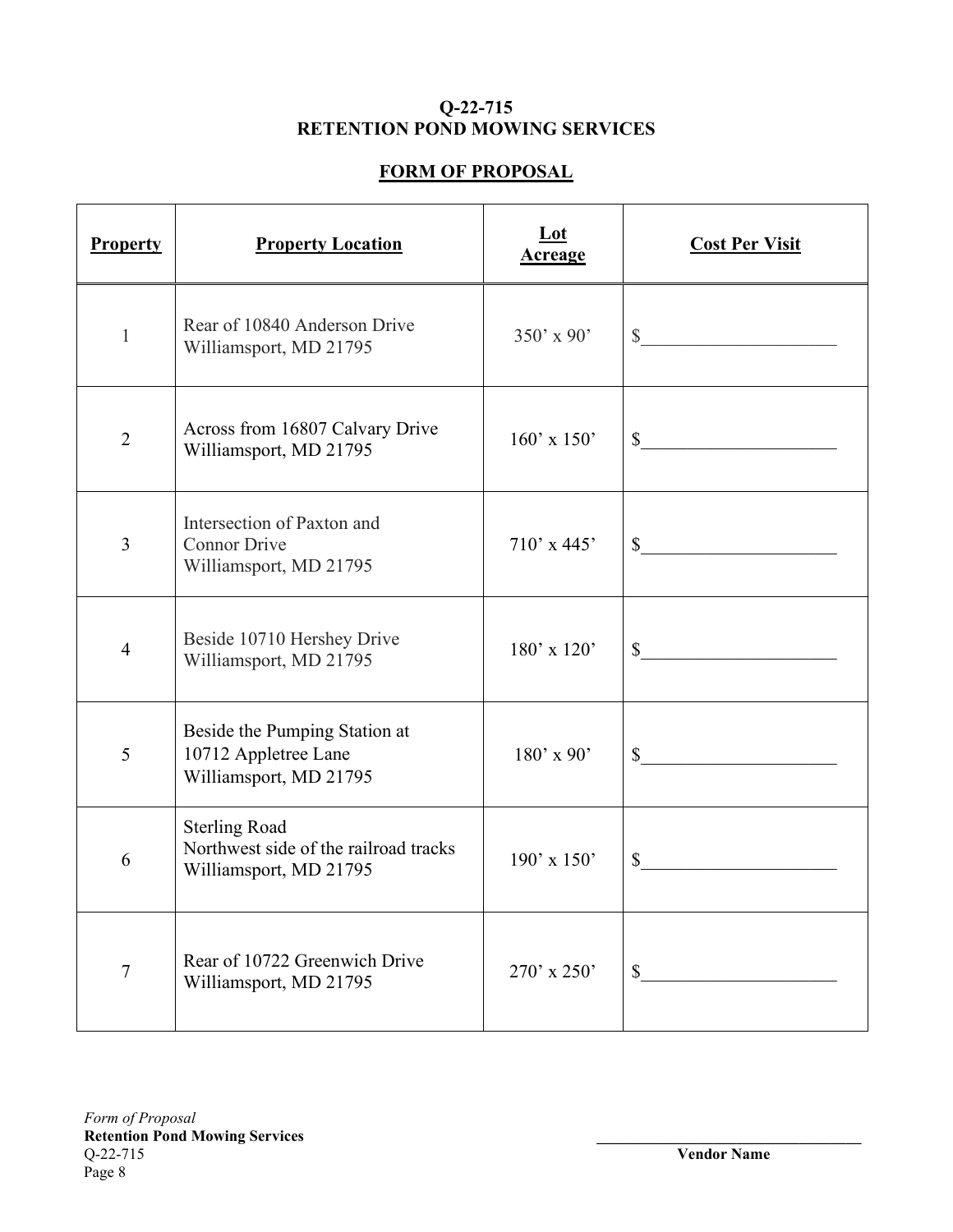| <b>Property</b> | <b>Property Location</b>                                                                                                         | Lot<br><u>Acreage</u>         | <b>Cost Per Visit</b>                             |
|-----------------|----------------------------------------------------------------------------------------------------------------------------------|-------------------------------|---------------------------------------------------|
| 8               | Technology Blvd.<br>Hagerstown, MD 21740<br>100' East off Route 632                                                              | $205' \times 100'$            | $\mathbb{S}^-$<br><u> 1980 - Andrea State</u>     |
| 9               | Beside 17904 Sand Wedge Drive<br>Hagerstown, MD 21740<br>at the end of cul-de-sac                                                | $205' \times 110'$            | $\mathbb{S}$                                      |
| 10              | Under Pass Way at Halfway Blvd.<br>both areas at on and off ramp to<br>Halfway Blvd, Hagerstown, MD 21740                        | $650'$ x $650'$               | \$<br><u> 1989 - Jan Barbara III, prima posta</u> |
| 11              | At the dead end of Oakmont Drive<br>Hagerstown, MD 21740                                                                         | $365'$ x 225'                 | \$                                                |
| 12              | South Pointe Drive<br>at the corner of Winding Oak Drive<br>Hagerstown, MD 21740                                                 | $335' \times 125'$            | $\mathbb{S}^-$                                    |
| 13              | Between the rear of 8928 and<br>8936 Light Street,<br>Williamsport, MD 21795                                                     | $195'$ x $250'$<br>590' x 50' | \$<br><u> 1990 - Johann Barbara, martxa a</u>     |
| 14              | Fairway Meadows 1 at Eagle Lane<br>behind the Pumping Station<br>Hagerstown, MD 21740                                            | $165'$ x 235'                 | $\mathbb{S}$                                      |
| 15              | Fairway Meadows<br>2 and 3 beside and across the street<br>from 471 Westminster Court<br>Hagerstown, MD 21740                    | $570'$ x 80'                  | \$                                                |
| 16              | Woodbridge 1 the pond on the west<br>side of the intersection of Woodbridge<br>Drive and Robinwood Drive<br>Hagerstown, MD 21740 | $570'$ x 80'                  | \$                                                |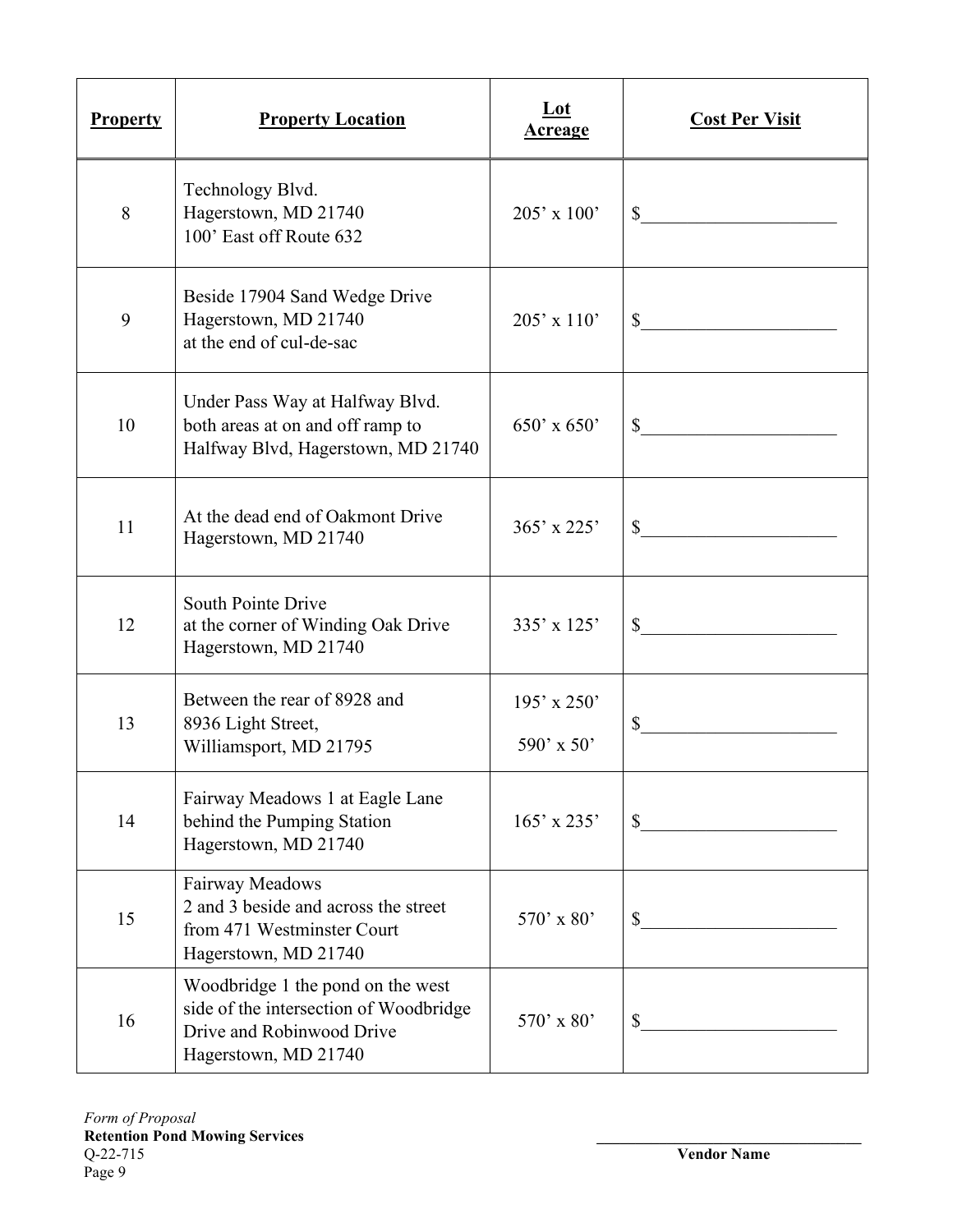| <b>Property</b> | <b>Property Location</b>                                                                                                          | Lot<br><b>Acreage</b> | <b>Cost Per Visit</b>                                          |
|-----------------|-----------------------------------------------------------------------------------------------------------------------------------|-----------------------|----------------------------------------------------------------|
| 17              | Woodbridge 2 Across from<br>20526 Woodbridge Drive<br>Hagerstown, MD 21740                                                        | $600'$ x 475'         | $\mathbb{S}$                                                   |
| 18              | Rear of 10609 Avonlea Hills Court<br>and swale line in front and side to<br>pond, Hagerstown, MD 21740                            | $770'$ x 220'         | $\mathbb{S}$<br><u> 1989 - Johann Stein, marwolaethau a bh</u> |
| 19              | Easterday Court 200' in on the right<br>Hagerstown, MD 21740                                                                      | $340'$ x 125'         | <u> 1989 - Johann Barbara, martxa</u>                          |
| 20              | Cool Hollow Drive at the intersection<br>Hagerstown, MD 21740                                                                     | $180'$ x $115'$       | $\frac{\sqrt{2}}{2}$                                           |
| 21              | Garris Shop Road, the roundabout<br>area on both sides and the left side of<br>Poffenberger Road at 19131<br>Hagerstown, MD 21740 | $655'$ x 425'         |                                                                |
| 22              | Jeswood Drive at end of circle<br>Hagerstown, MD 21740                                                                            | $115'$ x 75'          | \$                                                             |
| 23              | Prophet Acres Road 1 across from<br>8205 Fairplay, MD 21733                                                                       | $115'$ x 75'          | $\mathbb{S}$                                                   |
| 24              | Prophet Acres Road 2 just past 8307<br>along the tree line<br>Fairplay, MD 21733                                                  | $90'$ x 65'           |                                                                |
| 25              | Westfields 1 southside of the entrance<br>of Rockland Drive at Route 65<br>Hagerstown, MD 21740                                   | $1220'$ x 380'        |                                                                |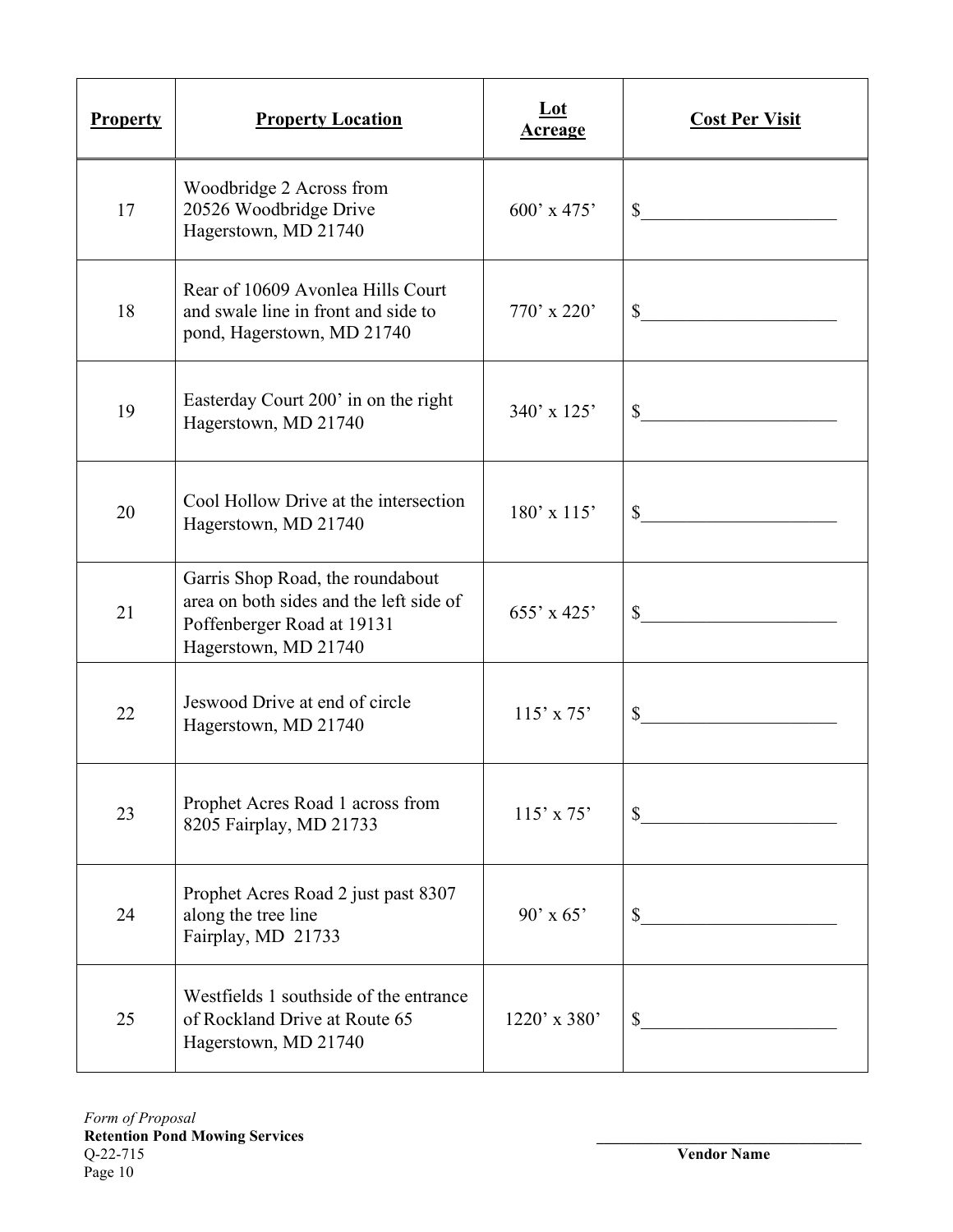| <b>Property</b> | <b>Property Location</b>                                                                                                                                              | $Let$<br><b>Acreage</b> | <b>Cost Per Visit</b>                                 |
|-----------------|-----------------------------------------------------------------------------------------------------------------------------------------------------------------------|-------------------------|-------------------------------------------------------|
| 26              | Westfields 3 Rear of circle of<br><b>Westbury Court</b><br>Hagerstown, MD 21740                                                                                       | $380'$ x $190'$         | \$<br><u> 1980 - Jan Barbara Barat, manala</u>        |
| 27              | Elmwood Farms 1 on the East side of<br>the entrance off Route 68<br>Williamsport, MD 21795                                                                            | $200'$ x $270'$         | \$<br><u> 1989 - Johann Barnett, fransk politik (</u> |
| 28              | Elmwood Farms 2 at the roundabout<br>on the right is a walking path, take the<br>path to the next pond about 275' on<br>the Southeast side.<br>Williamsport, MD 21795 | $340'$ x 195'           |                                                       |
| 29              | D.M. Bowman<br>10038 Governor Lane Blvd.<br>Williamsport, MD 21795<br>rear in the Southwest corner                                                                    | $365' \times 125'$      | $\sim$                                                |
| 30              | The East Side of Colonel Henry<br>Douglas Drive at the Dead-End Pond<br>Hagerstown, MD 21740                                                                          | $275'$ x 160'           | \$                                                    |
| 31              | Rear of 10419 Cold Harbor Drive<br>Hagerstown, MD 21740                                                                                                               | $335' \times 130'$      | \$                                                    |
| 32              | At the Intersection of<br>Poffenberger Road / Valentia Farms<br>Road at the Triangle<br>Hagerstown, MD 21740                                                          | $200'$ x 50'            | \$                                                    |
| 33              | Across from Valentia Farms Road<br>on the Northside of<br>Poffenberger Road Pond,<br>Hagerstown, MD 21740                                                             | 480' x 235'             | $\mathbb{S}$                                          |
|                 | <b>TOTAL SUM PRICE</b><br>(Properties $1-33$ )                                                                                                                        |                         | \$                                                    |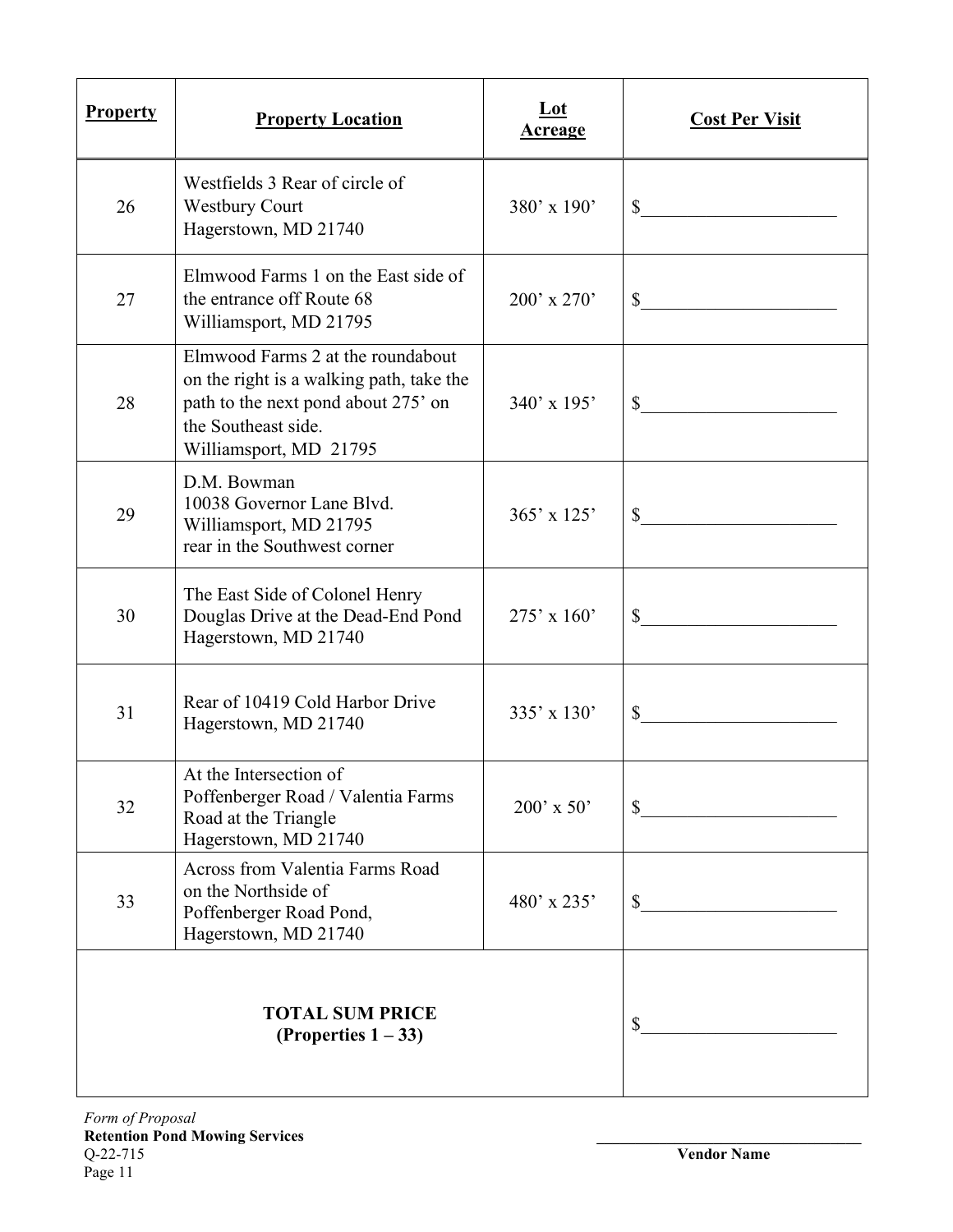| <b>POLICY TITLE:</b>        | <b>Insurance Requirements for</b><br><b>Independent Contractors</b> |
|-----------------------------|---------------------------------------------------------------------|
| <b>ADOPTION DATE:</b>       | August 29, 1989                                                     |
| <b>EFFECTIVE DATE:</b>      | September 1, 1989                                                   |
| <b>FILING INSTRUCTIONS:</b> |                                                                     |

#### **I. PURPOSE**

To protect Washington County against liability, loss or expense due to damaged property, injury to or death of any person or persons and for care and loss of services arising in any way, out of, or in connection with or resulting from the work or service performed on behalf of Washington County, Maryland.

#### **II. ACTION**

The following should be inserted in all Independent Contractor Contracts:

"The Contractor shall procure and maintain at his sole expense and until final acceptance of the work by the County, insurance as hereinafter enumerated in policies written by insurance companies admitted in the State of Maryland, have A.M. Best rating of A- or better or its equivalent, and acceptable to the County."

1. **Workers Compensation:** The Contractor agrees to comply with Workers Compensation laws of the State of Maryland and to maintain a Workers Compensation and Employers Liability Policy.

| Minimum Limits Required: |                                     |
|--------------------------|-------------------------------------|
| Workers Compensation -   | <b>Statutory</b>                    |
| Employers Liability -    | \$100,000 (Each Accident)           |
|                          | \$500,000 (Disease - Policy Limit)  |
|                          | \$100,000 (Disease - Each Employee) |

2. **Comprehensive General Liability Insurance:** The Contractor shall provide Comprehensive General Liability including Products and Completed Operations.

Minimum Limits Required: \$1,000,000 combined single limit for Bodily Injury and Property Damage.

Such insurance shall protect the County, its agents, elected and appointed officials, commission members and employees, and name the Board of County Commissioners of Washington County, Maryland on the policy as additional insured against liability, loss or expense due to damaged property (including loss of use), injury to or death of any person or persons and for care and loss of services arising in any way, out of, or in connection with or resulting from the work of service performed on behalf of Washington County, Maryland.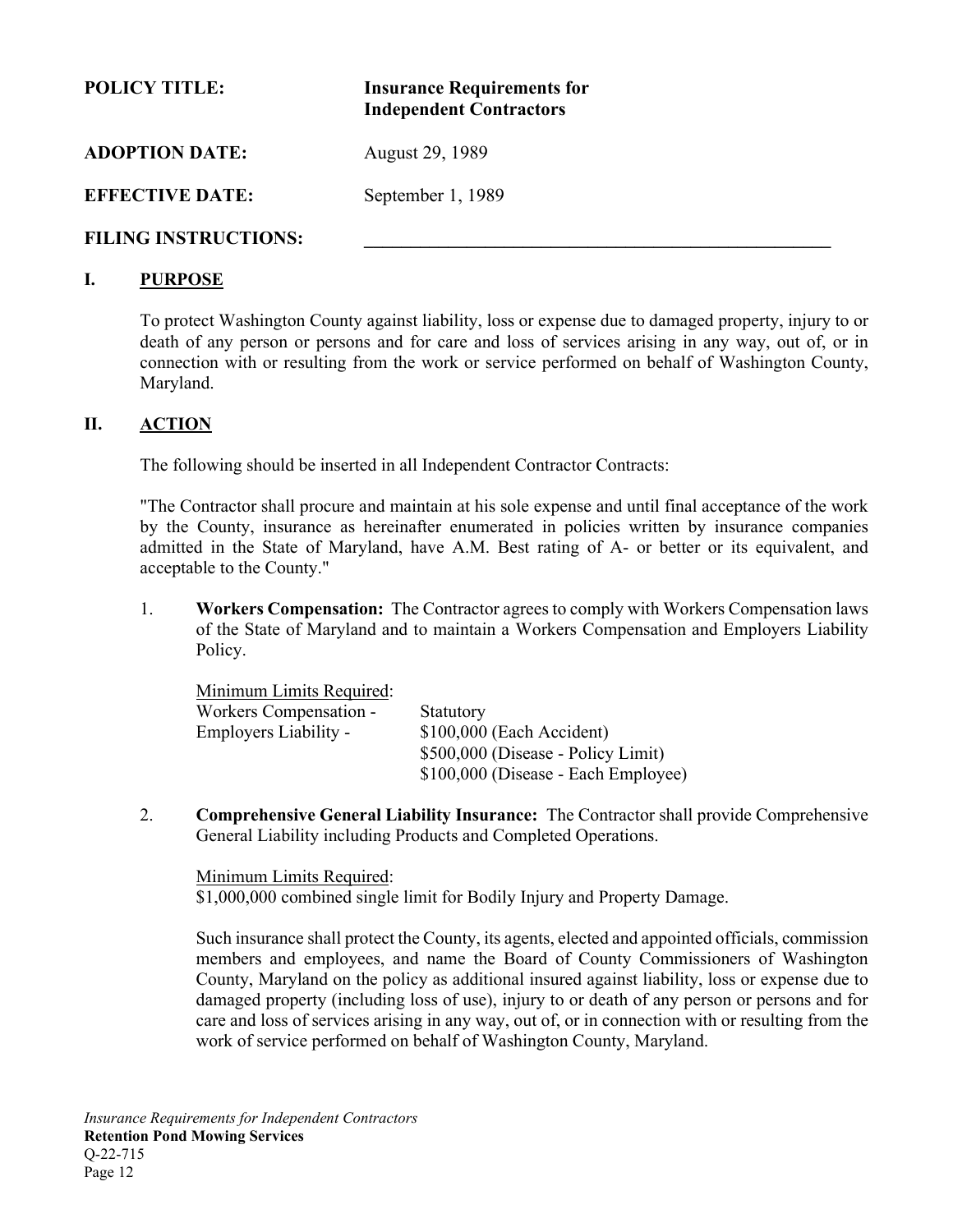### 2. **Comprehensive General Liability Insurance** (continued)

The Contractor is ultimately responsible that Subcontractors, if subcontracting is authorized, procure and maintain at their sole expense and until final acceptance of the work by the County, insurance as hereinafter enumerated in policies written by insurance companies admitted in the State of Maryland, have A.M. Best rating of A- or better or its equivalent, and acceptable to the County.

3. **Business Automobile Liability:** The Contractor shall provide Business Auto Liability including coverage for all leased, owned, non-owned and hired vehicles.

Minimum Limits Required: \$1,000,000 combined single limit for Bodily Injury or Property Damage.

**Certificate(s) of Insurance:** The Contractor shall provide certificates of insurance requiring a 30-day notice of cancellation to the Purchasing Department, Board of County Commissioners of Washington County, Maryland prior to the start of the applicable project.

Approval of the insurance by the County shall not in any way relieve or decrease the liability of the Contractor. It is expressly understood that the County does not in any way represent that the specified limits of liability or coverage or policy forms are sufficient or adequate to protect the interest or liabilities of the Contractor.

All responsibility for payment of any sums resulting from any deductible provisions, corridor, or self-insured retention conditions of the policy or policies shall remain with the Contractor.

**General Indemnity:** The Contractor shall indemnify, defend and save harmless the Board of County Commissioners of Washington County, Maryland, its appointed or elected officials, commission members, employees and agents for any and all suits, legal actions, administrative proceedings, claims, demands, damages, liabilities, interest, attorney's fees, costs and expenses of whatsoever kind of nature, whether arising before or after final acceptance and in any manner directly or indirectly caused, occasioned or contributed to in whole or in part by reason of any act, error or omission, fault or negligence whether active or passive by the Contractor, or any one acting under its direction, control or on its behalf in connection with or incident to its performance of the Contract.

| <b>Revision Date:</b>  | August 27, 1991 |
|------------------------|-----------------|
| <b>Effective Date:</b> | August 27, 1991 |
| <b>Revision Date:</b>  | March 4, 1997   |
| <b>Effective Date:</b> | March 4, 1997   |